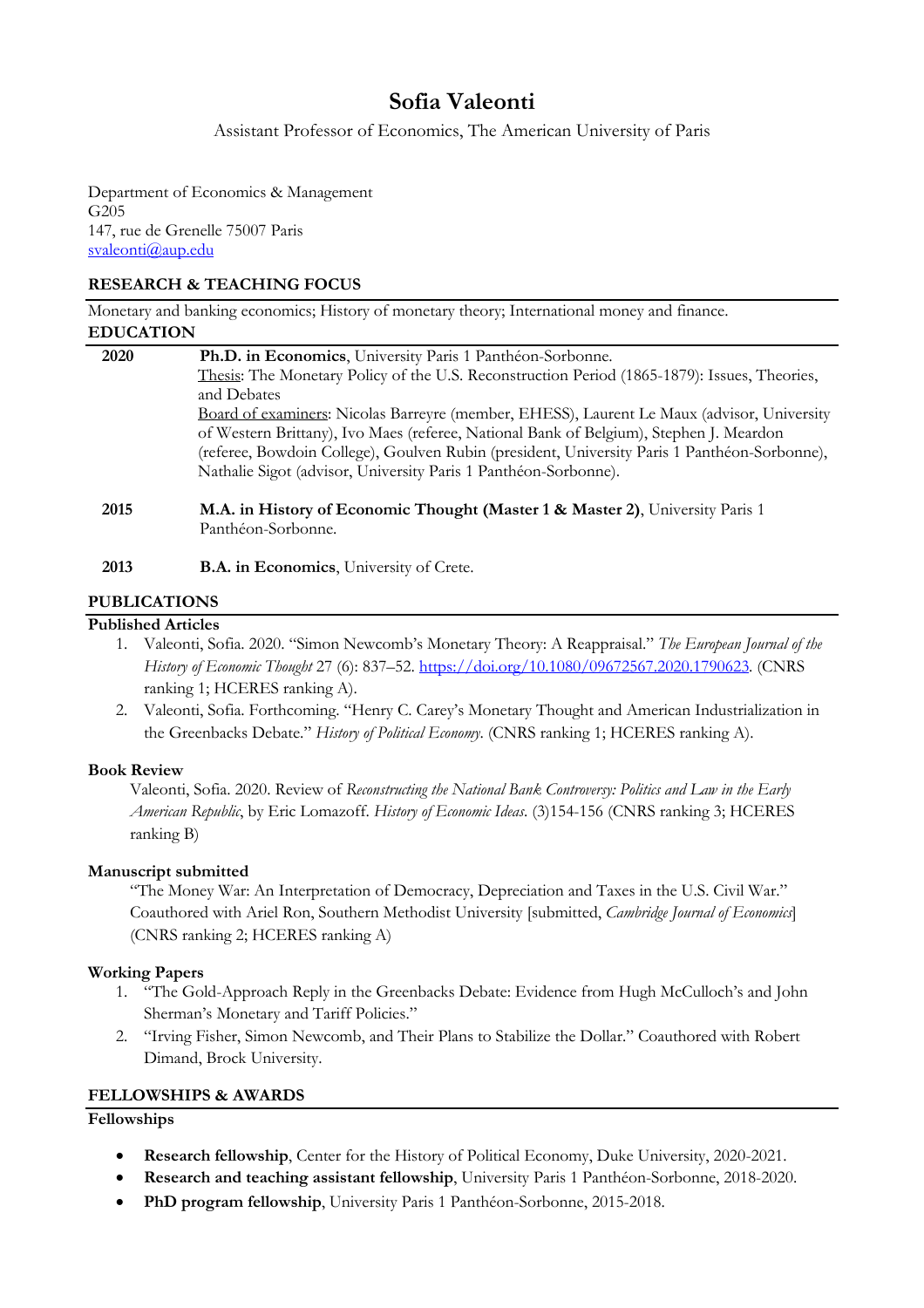#### **Academic Recognition**

- **Warren J. and Sylvia J. Samuels Young Scholar**, for the 2019 History of Economics Society Annual Conference (HES), Columbia University, June 20-23, 2019.
- **Warren J. and Sylvia J. Samuels Young Scholar**, for the 2018 History of Economics Society Annual Conference (HES), Loyola University Chicago, June 14-17, 2018.
- **ESHET Young Scholar Seminar**, at the 21st Annual Conference of the European Society for the History of Economic Thought (ESHET), University of Antwerp, May 19, 2017.

#### **Travel awards**

• **Research grant**, University Paris 1 Panthéon-Sorbonne, for archival research at the Historical Society of Pennsylvania and the Library of Congress, July-August 2017.

#### **Qualifications**

• Qualified to apply for a position of *Maître de Conférences* by the *conseil national des universités* in section 5 (Economics) and section 11 (English and Anglo-Saxon language and literature).

## **PRESENTATIONS**

## **Invited Speaker**

- 1. Early American Money Symposium, Rhodes Center for International Economics, Brown University, October 29, 2020 ["The Money Struggle: An Interpretation of Democracy, Depreciation and Taxes in the U.S. Civil War." Coauthored with Ariel Ron].
- 2. "Magnifying Spaces of Capitalism: a Webinar", University of Santiago de Compostela and YSI Economic History Working Group, February 22, 2021 [« The Gold-Approach Reply in the Greenbacks Debate: Evidence from Hugh McCulloch's and John Sherman's Monetary and Tariff Policies »].
- 3. Brown Bag Seminar, Colorado State University, March 15, 2021 [«The Money Struggle: An Interpretation of Democracy, Depreciation and Taxes in the U.S. Civil War » coauthored with Ariel Ron].
- 4. Seminar Topics in Global Economic History, Tutor Dr. Damian Clavel, University of Oxford, Trinity College, June 11, 2021 2021 [«Henry C. Carey's Monetary Thought and American Industrialization in the Greenbacks Debate»].

#### **International Conferences**

- 1. European Historical Economics Society Annual Conference (EHES), Paris School of Economics, August 29-31, 2019 ["Taxation with Representation: Long-Term Institutional Determinants of Union and Confederate Fiscal Policies during the American Civil War" coauthored with Ariel Ron].
- 2. History of Economics Society Annual Conference (HES), Columbia University, June 20-23, 2019 ["The Political Economies of the Greenbacks Debate"].
- 3. European Society for the History of Economic Thought (ESHET) Annual Conference, Université de Lille, May 23-25, 2019 ["Simon Newcomb's Monetary Theory in the Greenbacks Debate"].
- 4. ESHET Summer School in the History of Economic Thought, Economic Philosophy and Economic History, University of Thessaly, August 31-Septembre 4, 2018 ["Simon Newcomb's Monetary Theory in the Greenbacks Debate"].
- 5. History of Economics Society Annual Conference (HES), Loyola University Chicago, June 14-17, 2018 ["Hugh McCulloch's and John Sherman's Monetary and Tariff Policies in the Greenbacks Debate"].
- 6. Annual Conference of the European Society for the History of Economic Thought (ESHET), University Compultense of Madrid, June 7-9, 2018 ["Hugh McCulloch's and John Sherman's Monetary and Tariff Policies in the Greenbacks Debate"].
- 7. Summer School in the History of Economic Thought, Economic Philosophy and Economic History, Lake Como School of Advanced Studies, August 28-September 1, 2017 ["Hugh McCulloch's and John Sherman's Monetary and Tariff Policies in the Greenbacks Debate"].
- 8. History of Economics Society Annual Conference (HES), Trinity College, Toronto, June 22-25 2017 ["Henry Charles Carey's Monetary Thought and American Industrialization"].